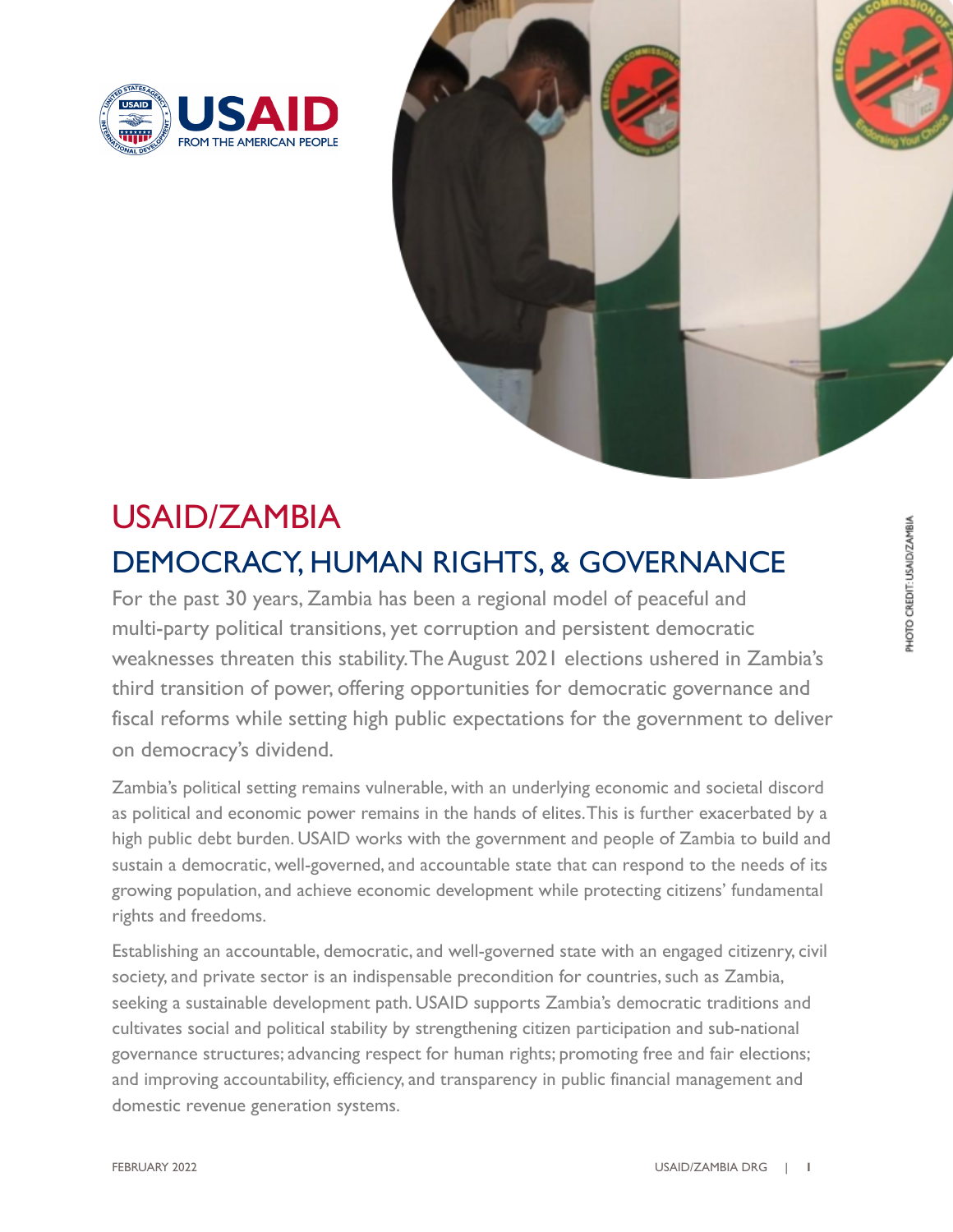## Strengthened Citizen Engagement in National Development Choices

USAID supports initiatives to increase knowledge of local government and citizens' responsibilities and rights, driving increased citizen and private sector participation in planning, decision-making, monitoring of service delivery, and increasing citizen involvement and satisfaction with sub-national processes and services.

USAID also strengthens civil society advocacy and oversight roles through increasing the capacity of targeted civil society organizations to participate in issue-based reforms, including fiscal, political, and electoral processes. In the long term, programs in this area will contribute to generating and sustaining the political incentives of the government and the motivation of citizens and interest groups to advance meaningful reform and sustained development progress. This support raises the voices of Zambian citizens and encourages the government to be more accountable, responsive, and sustainable in the delivery of services to Zambians in need.

#### Increased Democratic Space for Free Speech and Association

To protect freedom of expression and Zambia's independent media, USAID increases the viability of Zambia's independent media, access to balanced information, and helps improve content of independent media outlets, with a focus on radio broadcasting and social media. With the growth of the internet and social media users, USAID's programs emphasize safer online civic activism and increased confidence in alternative sources of information with improved cybersafety and digital literacy.

#### Effective Use of Public Resources

USAID-supported programs will improve the responsiveness and efficiency of local authorities and selected deconcentrated line ministries in key service delivery areas.They aim to enhance incremental improvements in public financial management systems at sub-national levels, reduce waste and leakages, and increase the availability and usability of fiscal information.

USAID initiatives bolster government systems to strengthen public resource management, with a focus on financial and administrative management and domestic resource mobilization, emphasizing viable actions at both national and sub-national levels to increase tax administration efficiencies, and reduce inequities in tax policy. USAID also develops more robust dialogue platforms for the private sector and civil society to engage with tax authorities and strengthens their capacities to advocate for their interests.